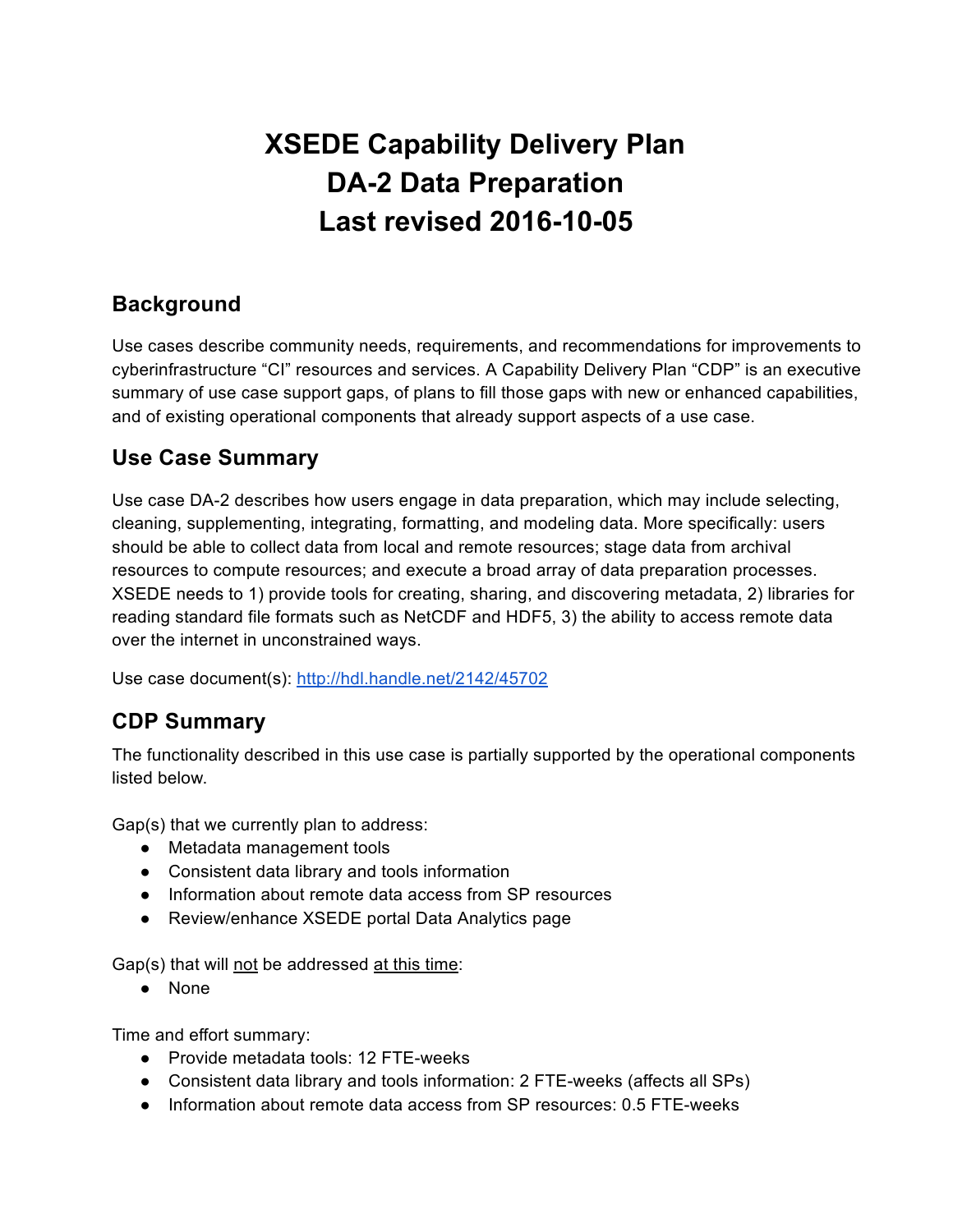● Review/enhance XSEDE portal Data Analytics page: 0.5 FTE-weeks

## **Functionality Gaps**

**1. Metadata management tools** (suggested priority: high)

XSEDE doens't offer metadata creation, sharing, and discovery tools.

**Plans:** Identity and integrate tools for creating and sharing metadata to enable data discovering.  $(xci-?)$ 

**2. Consistent data library and tools information** (suggested priority: medium)

XSEDE information about the data libraries and tools available on various SP resources may be incomplete or inconsistent.

**Plans:** Explore what information is currently available about data libraries and tools on SP resources, and standardize the information, including module names, to make it easier for users to discover and access those data tools. (xci?)

**3. Information about remote data access from SP resources** (suggested priority: high)

XSEDE doesn't offer SP HPC/HTC/Storage/Visualization resource specific information on remote data access over the internet .

**Plans:** Provide users with HPC/HTC/Storage/Visualization resource specific information on remote data access over the internet, including connectivity constraints, bandwidth constraints, and other useful information (https://software.xsede.org/view/xci-27)

**4. Review/enhance XSEDE portal Data Analytics page** (suggested priority: high)

Enhance the XSEDE portal Data Analytics page with information about the tools described in this use case.

**Plans:** Prepare/enhance a Data Analytics XSEDE portal home page that includes information about metadata tools, data libraries, data manipulation tools, and resource specific remote data access constraints (https://software.xsede.org/view/xci-1)

#### **2. Quality attributes**

Verifying quality attributes requires significant one-time and ongoing testing. XSEDE has decided that the costs of this testing would not bring sufficient benefit. Instead XSEDE will monitor user satisfaction, usage, and available performance metrics and address quality issues when raised by users. *There are no plans to address this verification gap.*